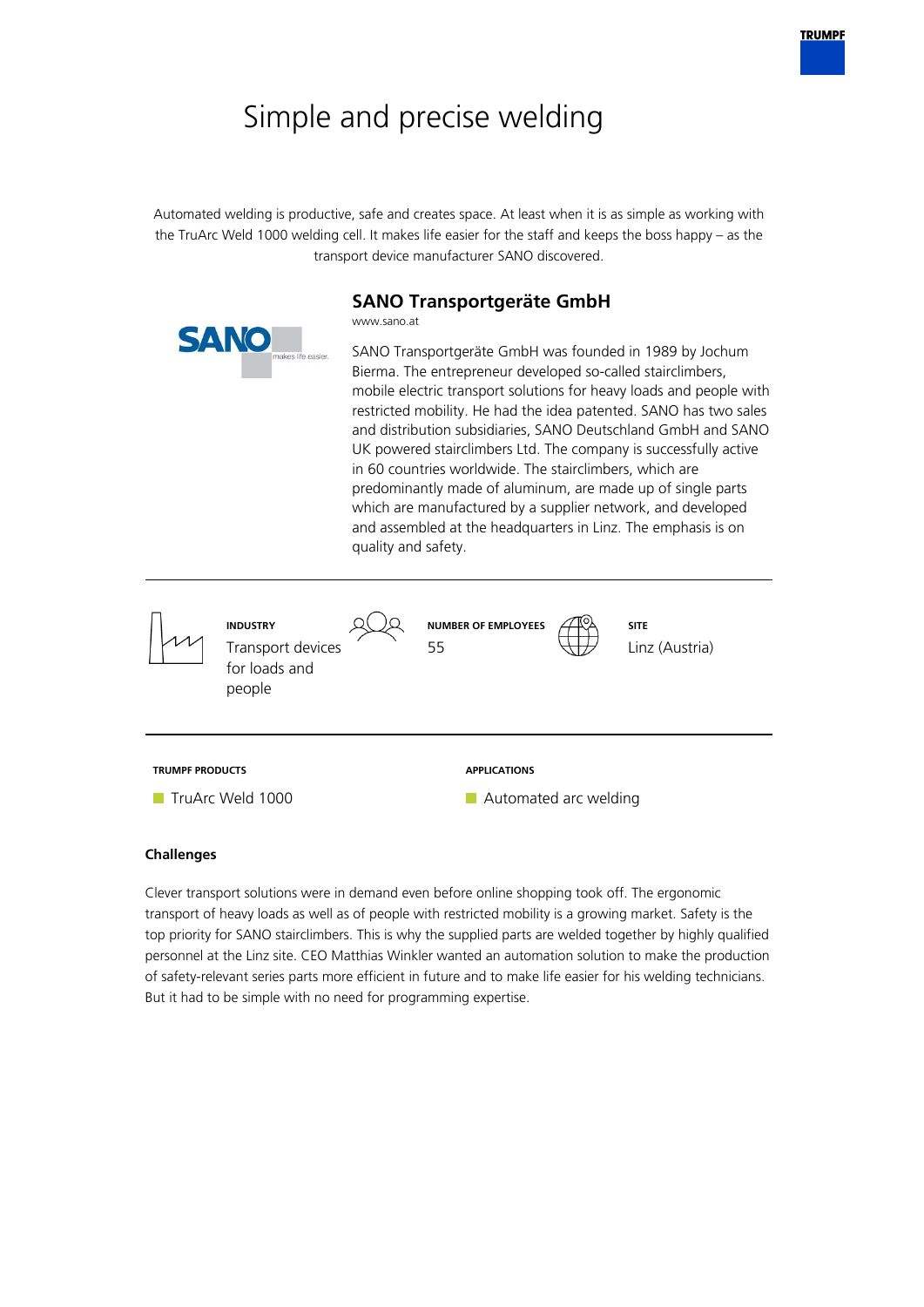

"The weld seams are perfect and the quality is consistently reproducible every single time."

**MATTHIAS WINKLER** CEO OF SANO TRANSPORTGERÄTE GMBH



#### **Solutions**

At the beginning of 2021, David Falkner, welding technician at SANO, discovered the automated welding cell TruArc Weld 1000 from TRUMPF and was enthusiastic: "It is so easy to operate the system, you do not need any CNC expertise to weld even complex parts. I could start as soon as I had downloaded the virtual training onto my mobile phone." Matthias Winkler is also impressed with the welding cell: "The complete system comprising a suction system, housing with anti-glare protection and the high-performance welding source from Fronius is a modern workstation where my employees feel comfortable." SANO uses the TruArc Weld 1000 to weld safety-relevant series parts. Once the system is set up, untrained personnel can reload the machine. This gives the welding technicians space to deal with the production of prototypes and small series. "We will continue to grow," explains Winkler. "In future, we will not only weld to a good quality standard with the TruArc Weld, but we will also be faster than ever before."

#### **Implementation**

SANO is already using the TruArc Weld 1000 to weld series parts such as the brackets that lock a wheelchair onto the stairclimber. A virtual training course which can be called up using the QR code attached to the machine facilitates immediate integration of the welding cell into the production. The company also benefits from the option of two-station operation as a large number of the parts at SANO are relatively small. An extendible partition wall divides the work area. This means that several parts can be processed parallel to production.